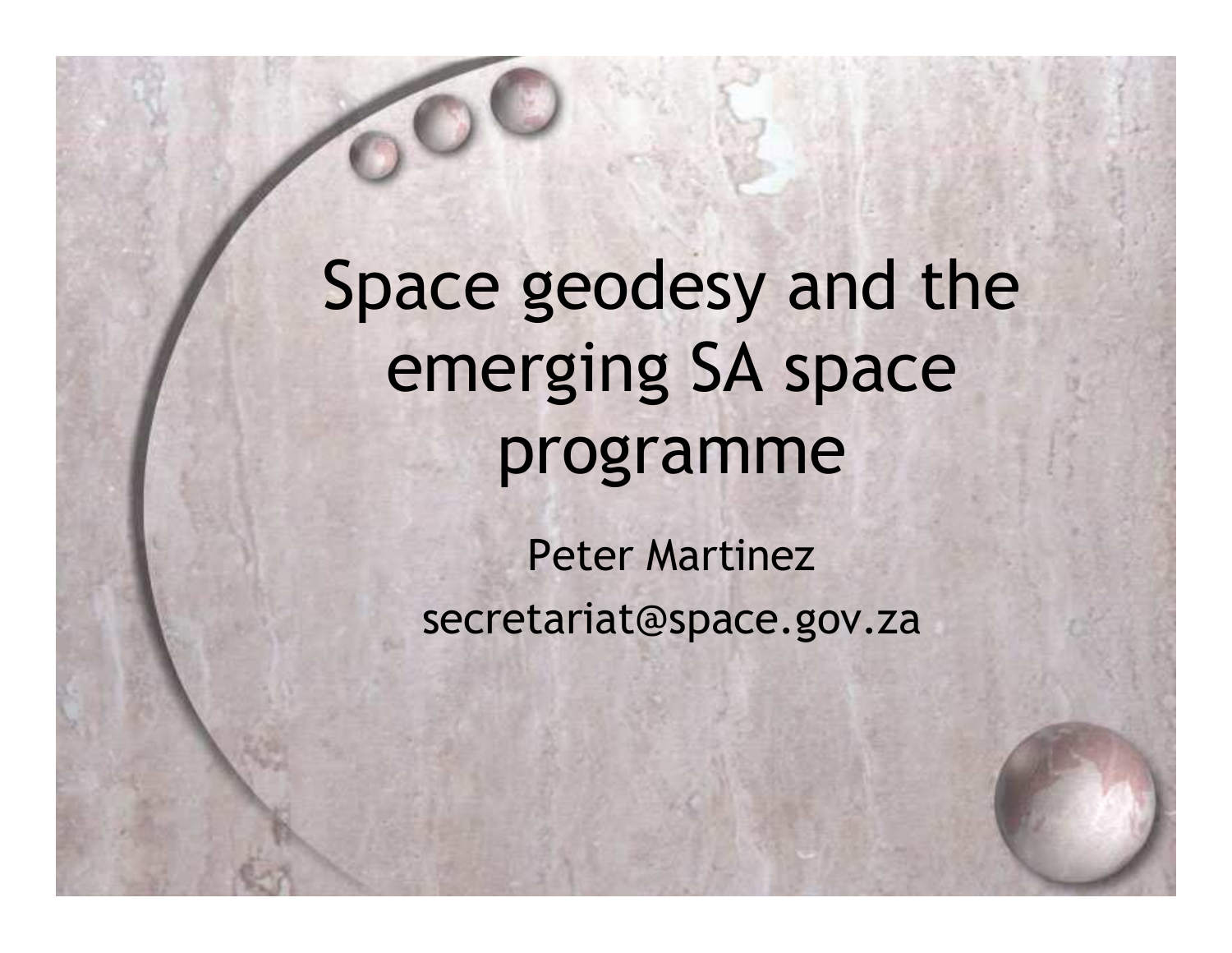### Background to space agency developments

- Background to space agency developments
- Addressing national imperatives
	- **O** Poverty alleviation
	- **O** Addressing MDGs
	- **O** Improving quality of life
- O Space Agency Bill
- O Agency will be est in 2008
- Space Science & Technology Strategy is under<br>development development
	- The geodesy community needs to feed into this process,<br>along with the other disciplines along with the other disciplines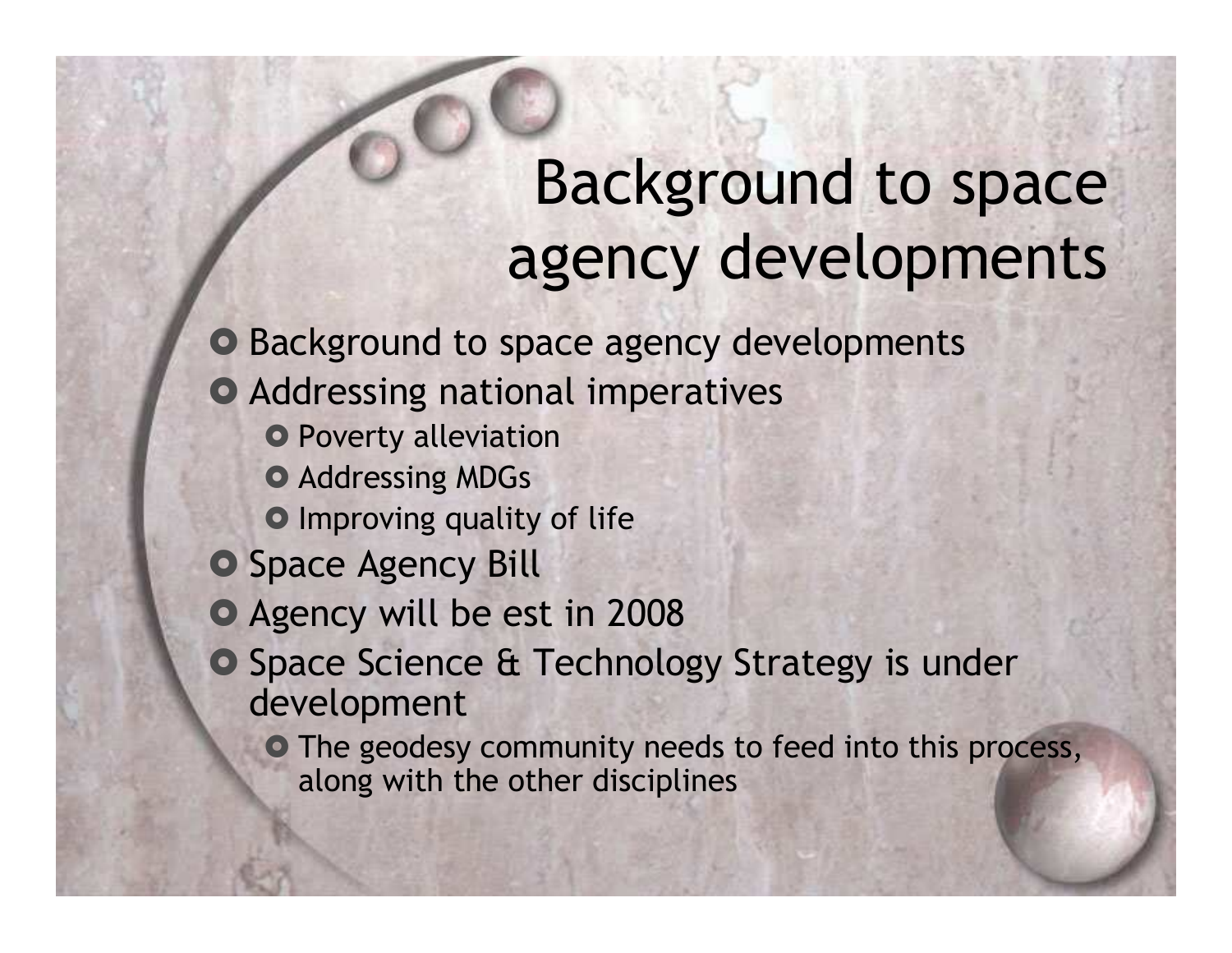# Space Agency BillObjects of the agency

The objects of the Agency are to-

- (a) promote peaceful use of outer space;
- (b) support the creation of an environment conducive to<br>industrial development in space tochoologies: industrial development in space technologies;
- C (c) foster research in astronomy, earth observation,<br>communications, navigation and space physics: communications, navigation and space physics;
- (d) advance scientific, engineering and technological competencies and capabilities through human capitaldevelopment and outreach programmes; and
- (e) foster international co-operation in space related activities.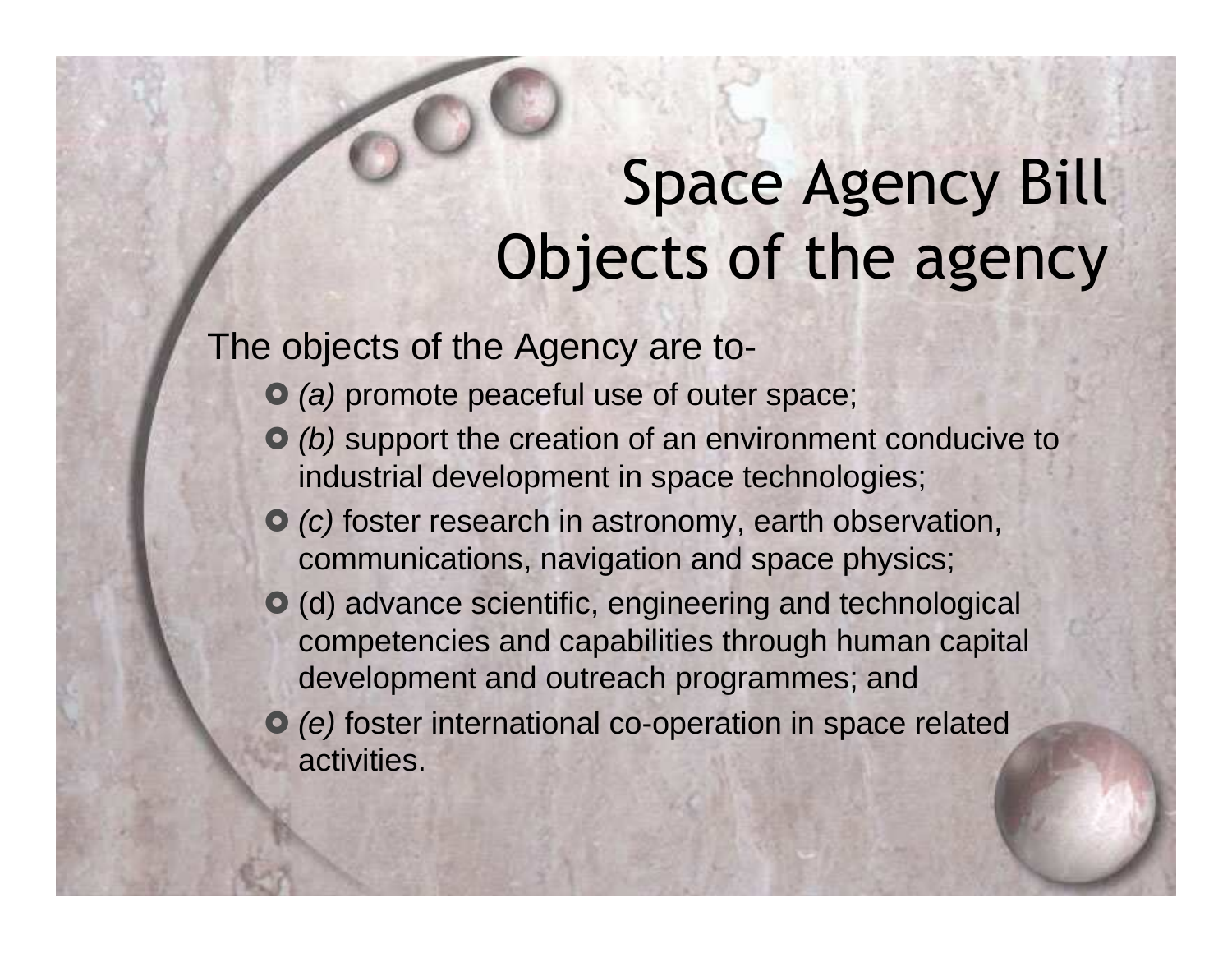## Space Agency BillFunctions of the agency

- $\bullet$  (a) implement any space programme in line with the Space Affairs Act, 1993 (Act No. 84 of 1993);
- $\bullet$  (b) develop and implement the national space science and technology strategy; and
- $\bullet$  (c) acquire, assimilate and disseminate space satellite data for any organ of state.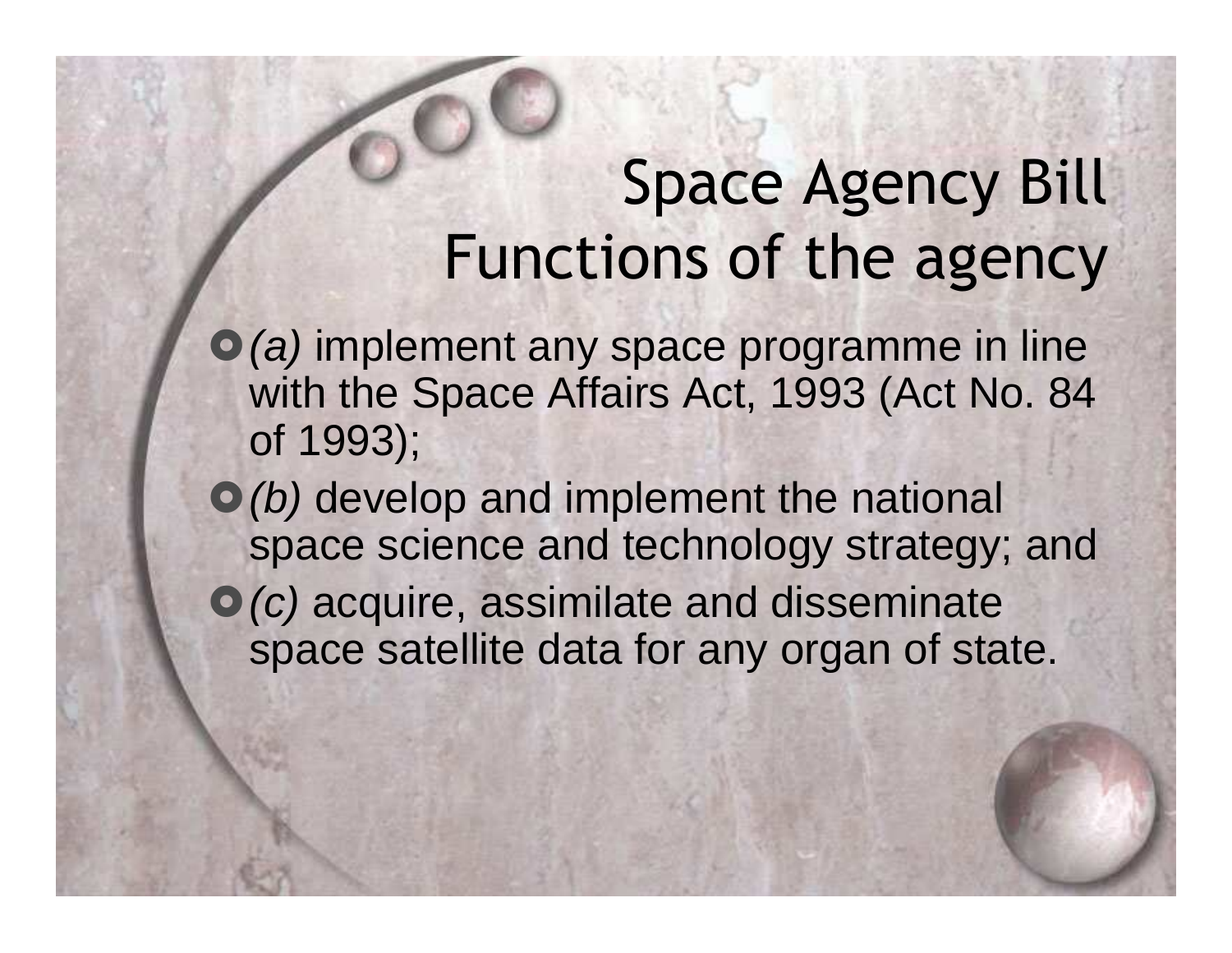# Space Agency BillPartnerships

(2) The Agency may, in order to perform any duty contemplated in subsection (1) and in order to achieve its objects -

(a) enter into an agreement with any person, government or administration on the terms and conditions agreed upon by the Agency and that person, government or administration;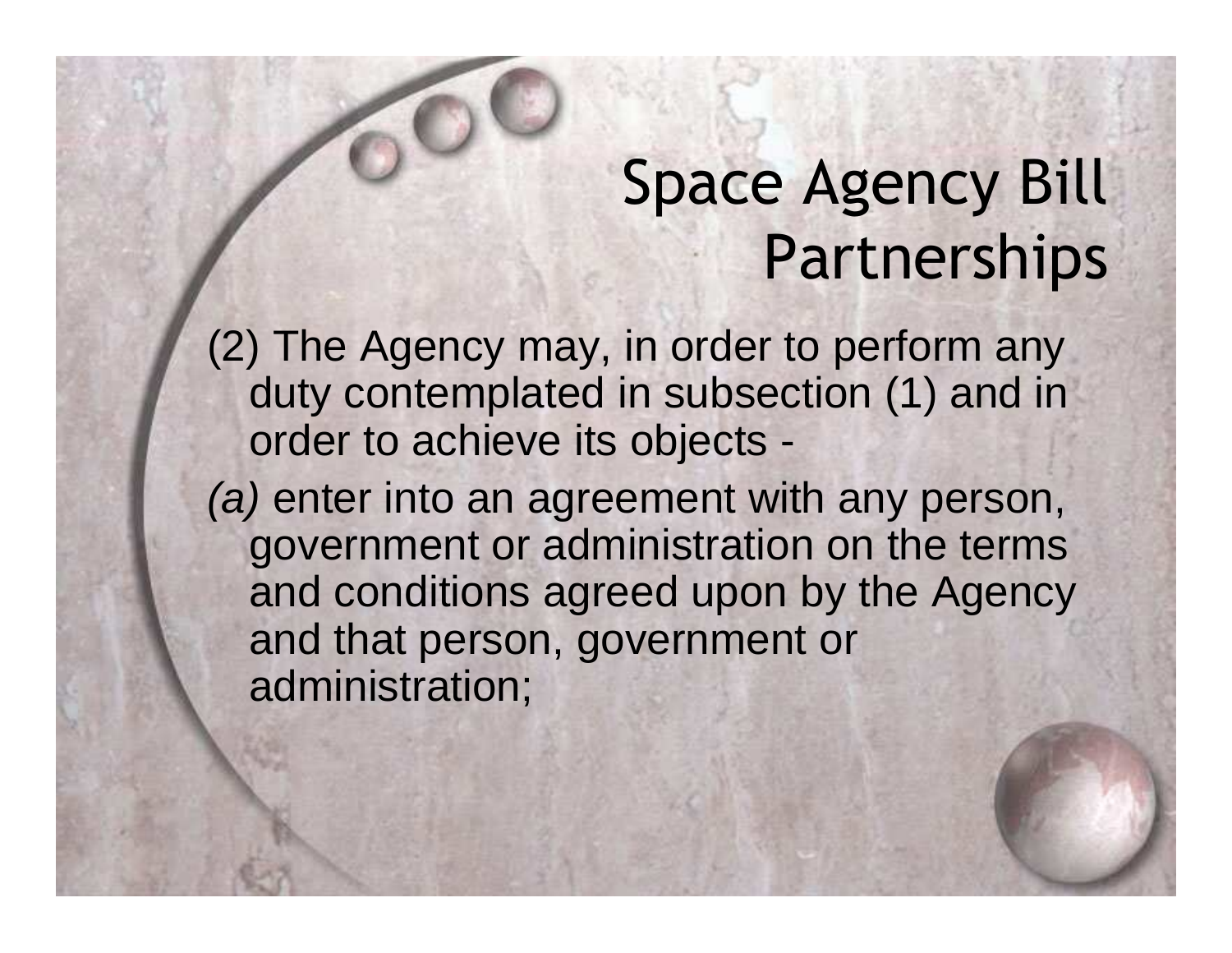### Space geodesy & the future space programme

O Common issues

- O Connectivity
- Platforms (e.g. SAEOS, VO)
- Recognise & exploit synergies e.g. with astronomy
- O Build partnerships
	- **O** National agencies
	- **O** Universities
- **O** Intl cooperation
	- **O** bilaterals
- $\bullet$ Relevance to Africa